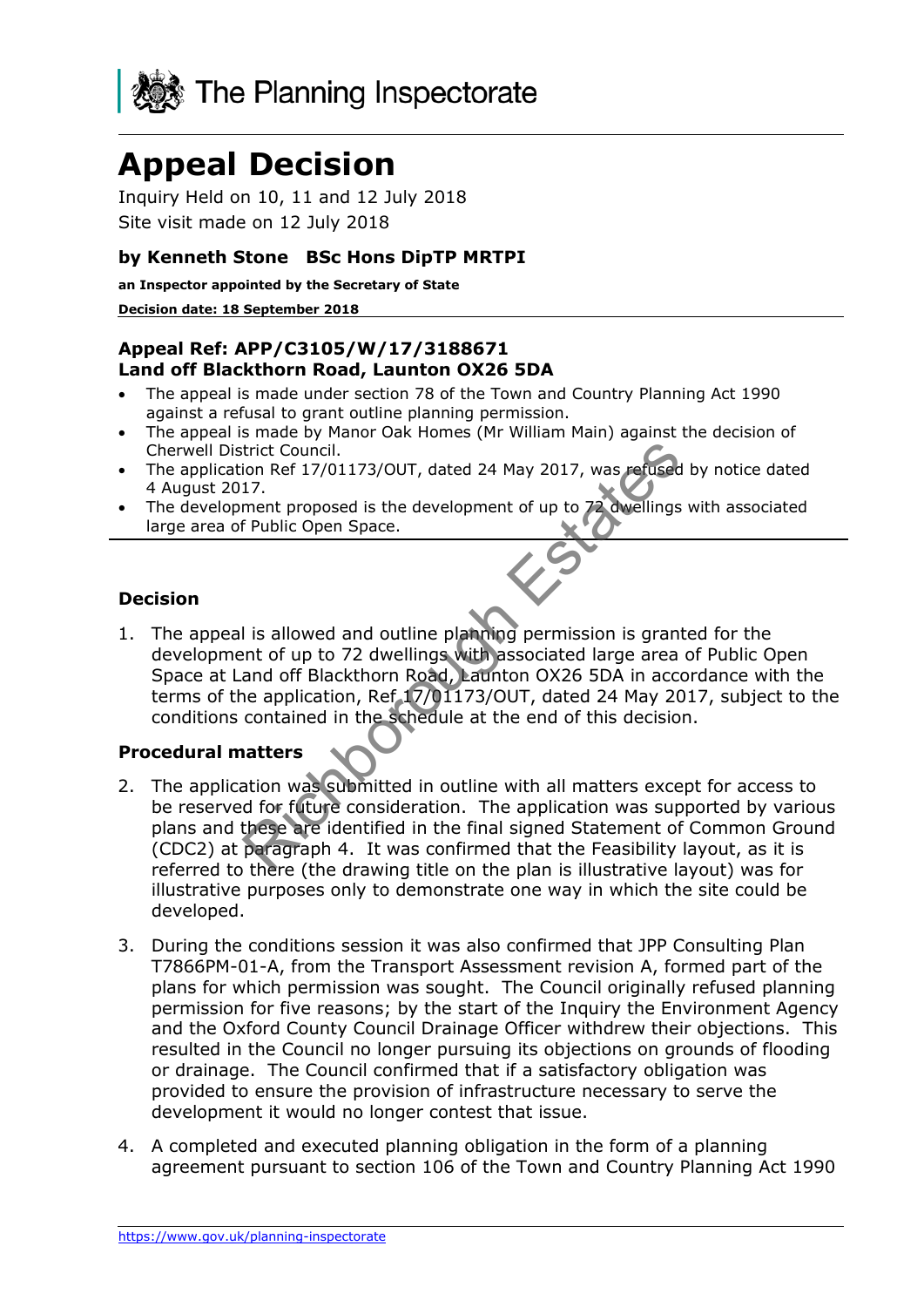was provided by the close of the Inquiry. I return to the planning obligations secured below.

- 5. The revised National Planning Policy Framework (the Framework) was published on 24 July 2018 and the parties were given the opportunity to comment on the relevance this will have on their case.
- 6. The Government published a Written Ministerial Statement in relation to Housing Land Supply in Oxfordshire. I have had regard to the Statement.

# **Main Issues**

- 7. The main issues are:
- Whether the location and scale of the proposed development would conflict with the development plan's strategy for the distribution of housing in the district; and
- The effect of the proposed development on the character and appearance of the settlement of Launton and the surrounding area.

# **Reasons**

- 8. The development plan for the area comprises the saved policies from the Cherwell Local Plan 1996 (CLP 1996) and the Cherwell Local Plan 2031 part 1 (CLP 2031 (part 1)).
- 9. The Council is in the process of a partial review of the CLP 2031 (part 1) to address the apportionment of Oxford's identified unmet need to the surrounding district Councils. The Council submitted the Local Plan Part 1 Partial Review (Oxford's Unmet Housing Need) to the Secretary of State on 5<sup>th</sup> March 2018. This has not been the subject of public scrutiny. Whilst the Council may have agreed the level of unmet need it is to receive from Oxford in terms of the proportionate apportionment in the context of this appeal the review carries only little weight at this point in time. of the proposed development of the character and<br>nent of Launton and the surrounding area.<br>Since and the surrounding area.<br>(part 1)).<br>Il is in the process of a partial review of the CLP 20<br>e apportionment of Oxford's ident
- 10. Reference is made in the CLP 2031 (part 1) to the Cherwell Local Plan 2031 part 2 (CLP 2031 (Part 2) however this appears to be in the very early stages of preparation with an issues consultation paper being published in January-March 2016. I have no evidence before me of any further progress on that plan and therefore I am of the view it carries very little weight in the determination of this appeal.

## *Location and scale of development*

- 11. Underpinning the CLP 2031 (part 1) is a spatial strategy for Cherwell District which focusses the bulk of the proposed growth in and around Bicester and Banbury. It limits growth in the rural areas, directs it towards larger and more sustainable villages and aiming to strictly control development in open countryside.
- 12. Policy BSC1 identifies that 22,840 dwellings will be provided for between 2011 and 2031; distributed between Bicester, Banbury and the Rest of the District. A significant proportion of the 'rest of the district' figure relates to a strategic allocation at RAF Upper Heyford, the remainder distributed through the categorisation of Villages in Policy Villages 1: Village categorisation and Policy Villages 2: Distributing Growth Across the rural areas. The plan seeks to alter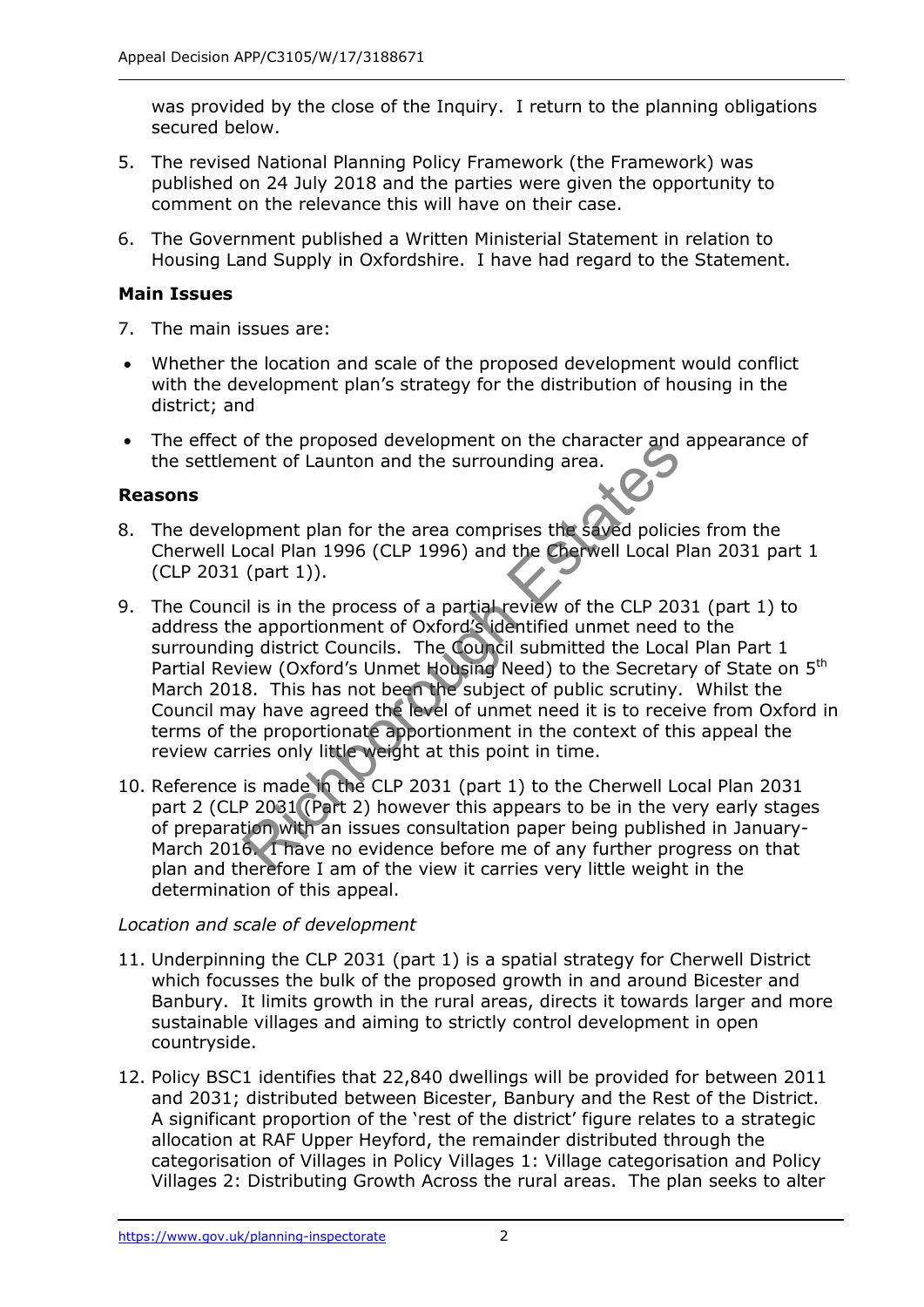the local pattern of recent housing growth, as a disproportionate percentage (almost half) has taken place in smaller settlements, adding to commuting by car and congestion on the road network at peak hours. The number of new homes outside the two main towns would be around a quarter of the overall plan total.

- 13. Launton is identified as a category A service village in Policy Villages 1. Policy Villages 2 confirms that over the plan period a total of 750 homes will be delivered at category A villages. There is no further distribution of delivery within the villages and there is no timeframe or trajectory for delivery associated with the overall figure. All parties accept that the headline figure is not a ceiling and that conflict would only arise if there was a material increase over and above the identified 750 dwellings. This is consistent with the Framework's approach to significantly boost the delivery of housing.
- 14. The 2017 Annual Monitoring Report for the district identifies that a total of 664 dwellings have been identified for meeting the Policy Villages 2 requirement. By March 2017 there had been 103 completions on those sites. The proposed development would make provision for up to a further 72 dwellings taking the total to 736 (664 + 72). The 750 figure in the policy would not be breached. Furthermore the 750 figure refers to dwellings delivered, of which to date there are only 103, substantially below the 750 figure. As a matter of fact allowing this appeal would not breach this aspect of Policy Villages 2, I return to the criteria based aspects below.
- 15. My attention is drawn to the dismissal of an appeal in  $2015<sup>1</sup>$  on the grounds that the provision of 95 homes in one location at that early stage of the local plan period would leave little scope for development in other category A villages either in terms of numbers or timing and would thus not be in accordance with the Plan's housing strategy. This was shortly after the plan had been adopted in 2014. Matters have moved on and information is available to consider whether performance across the rest of the district is meeting the aspiration of the strategy. 2017 there had been 103 completions on those site<br>
ent would make provision for up to a further 72 dwe<br>
6 (664 + 72). The 750 figure in the policy would n<br>
re the 750 figure refers to dwellings delivered, of w<br>
13, substa
- 16. This proposition has been taken forward in more recent appeal decisions<sup>2</sup> however none of these have been the subject of the full scrutiny of Public Inquiry. Further, there are also significant site specific differences between those decisions and this appeal related to heritage concerns, sustainability and harm to character and appearance.
- 17. Whilst the level of planning permissions and resolutions to approve is approaching 750 the number of units built is still substantially below that figure. That equates to a delivery rate of some 34 units per annum based on the delivery since 2014. If that were continued the delivery would be too low to reach 750 in the plan period. The latest AMR figures demonstrate that completions and planning permissions outstanding in the two principle towns of Bicester and Banbury amount to in the region of two thirds of housing delivery. The remaining one third being delivery in the rural areas, a substantial proportion of which is at a strategic allocation location. This demonstrates that the overall intention of the strategy to deliver housing in the most sustainable locations of the main towns and strategic allocation and to limit development in the rural areas is succeeding. The proportion of housing being delivered at the

j 1 APP/C3105/W/14/3001612

<sup>2</sup> APP/C3105/W/16/3158925, App/C3105/W/17/3169168 and APP/C3105/W/17/3187461.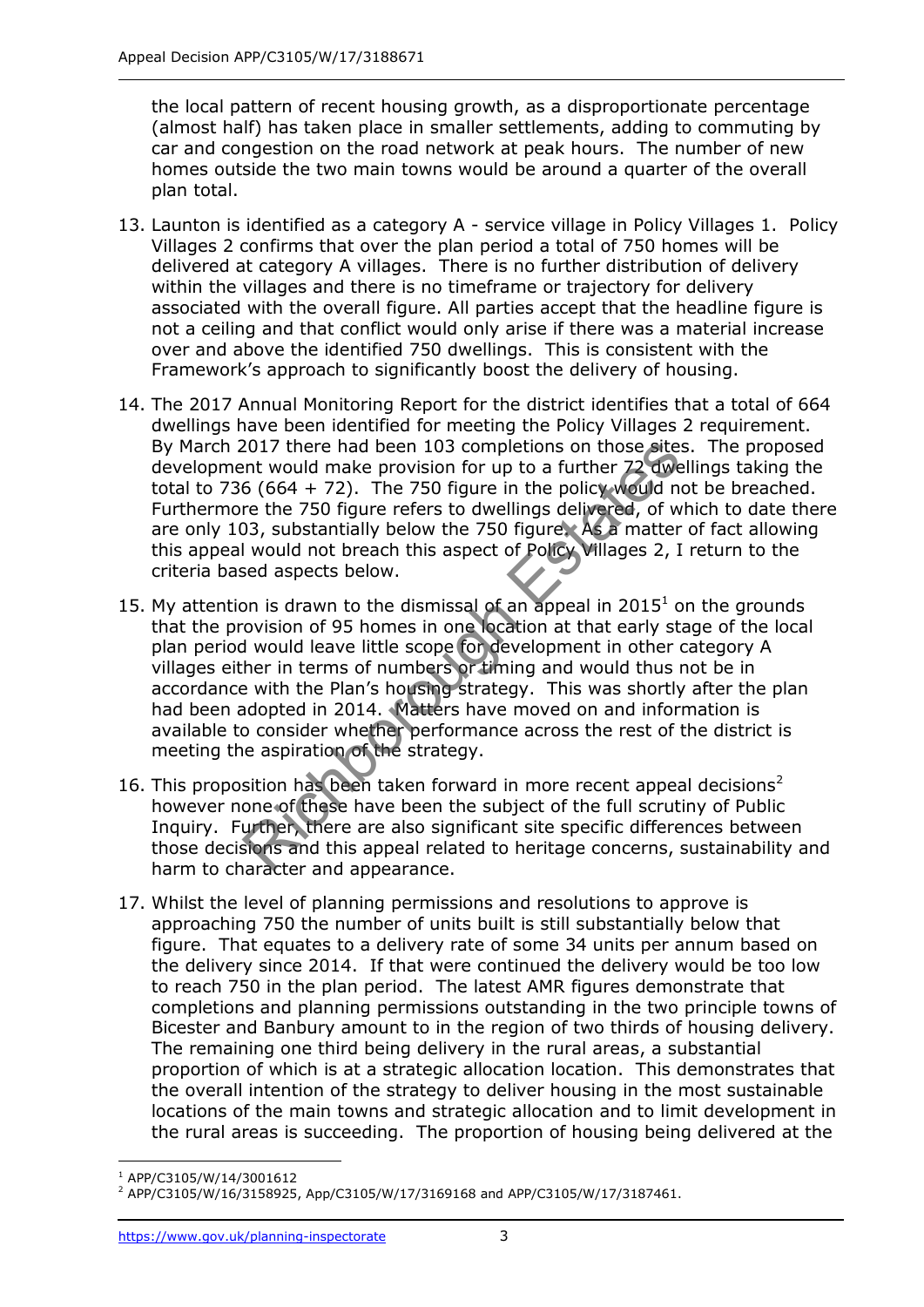smaller villages is significantly less than half of delivery as was identified as a main driver for the development of the strategy.

- 18. The 750 figure is not an upper limit and it would require a material exceedance to justify arriving at a conclusion the policy was being breached. Whilst the figure is moving towards the actual figure there is still some headroom available. Time has moved on and we are now further into the plan period, any permissions that are now granted will take time to produce the delivery of housing and therefore it is likely that the delivery of the units identified in this appeal would not arise until the plan was in the second half of its term. It is in my view no longer appropriate to characterise this as early in the plan period. The CLP 2031 (part 2) plan has the potential to review the implications of these policies or a formal review of the part 1 plan could come forward.
- 19. On the basis of the evidence before me I am satisfied that the proposed development would not lead to a breach of this aspect of Policy Villages 2 or the overall plan strategy.
- 20. In any event, there is evidence to demonstrate that housing delivery is strengthening. That it is focussing in the main towns of Bicester and Banbury and the strategic allocation and that the contribution from the more sustainable villages (category A villages) in the rural area to the overall delivery of housing is achieving the plans overall need in a manner consistent with the strategy. Whilst I accept that the delivery of all of the level of housing anticipated through Policy Villages 2 could reduce the flexibility later in the plan period I have been provided with no evidence that the granting of permission here would prevent development at a more sustainable location in another Category A village. nt, there is evidence to demonstrate that housing<br>ining. That it is focussing in the main towns of Bicest<br>rategic allocation and that the contribution from the<br>ategory A villages) in the rural area to the overall d<br>g the p
- 21. Indeed it is no part of the Council's case that Launton is not a sustainable village and does not have the services and facilities to meet the day to day needs of the future residents of the proposed development. The number of units proposed would not be excessive in relation to the services and facilities available in the village. The village contains a number of facilities including two pubs, a convenience store, farm shop, primary school, community hall and small business enterprises. It is categorised as a Category A village which are those villages in the district with the highest sustainability credentials in the rural area. The village is also well served by public transport. The additional demands placed on existing facilities would be addressed through the provision of the planning obligation. The scale of the development would not substantially detract from the character of the village as I conclude below. The increase in the number of new homes would not therefore result in materially harmful effects.
- 22. Any future developments at Category A villages in the future would need to be considered in the context of the circumstances pertaining at that time which would include, but not be limited to, matters such as whether the 750 figure had been materially exceeded, the specific needs for that development in relation to the village and the effect on the overall settlement strategy.
- 23. On the basis of the above conclusions I am satisfied that the location and scale of the proposed development would not conflict with the development plan's strategy for the distribution of housing in the district. The development would not conflict with policy BSC1, Policy Villages 1 or Policy Villages 2 and would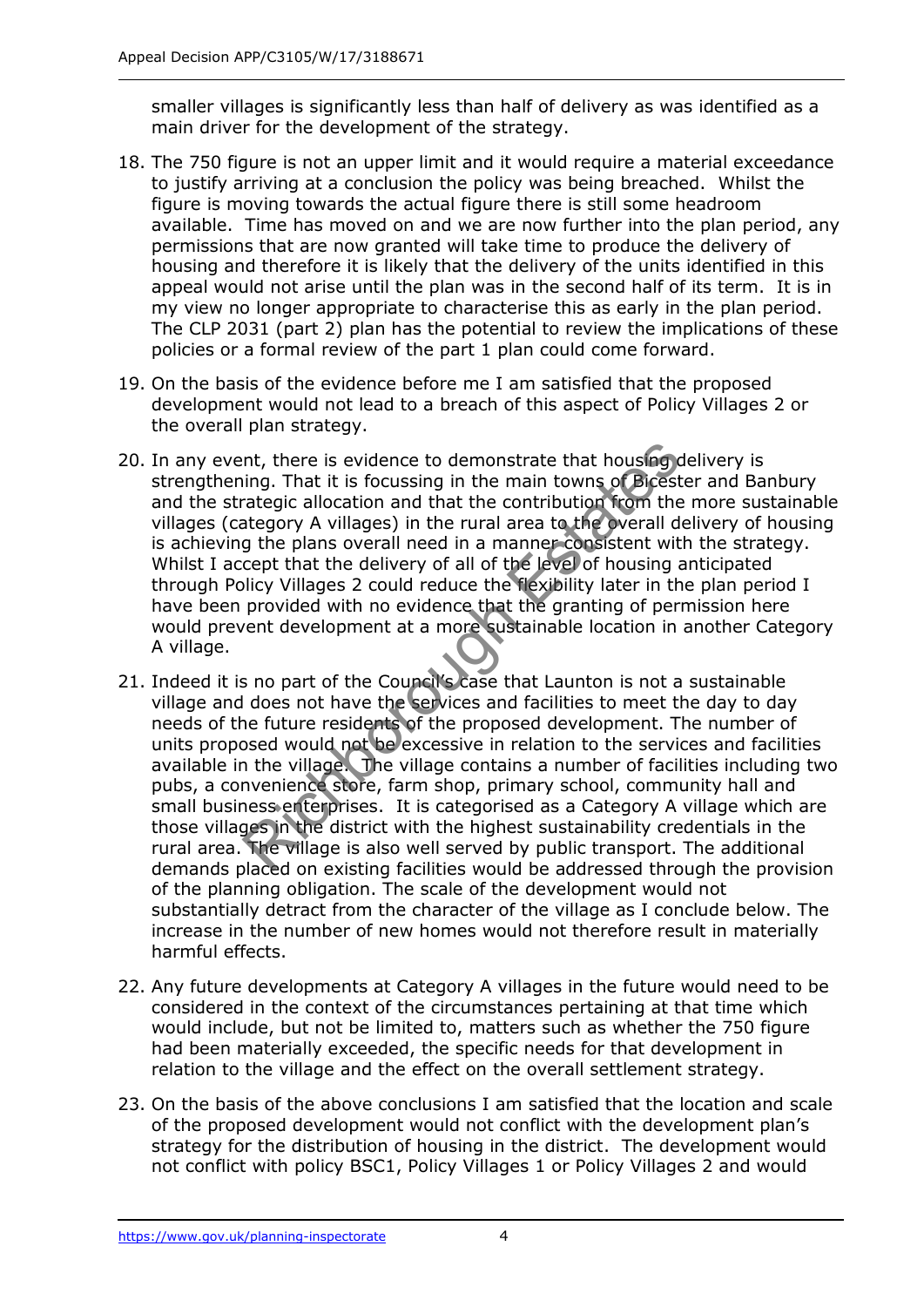not undermine the overall strategy of the development plan, with which it would comply.

#### *Character and appearance*

- 24. The Council's reason for refusal alleges that the application contained insufficient, information to enable it to assess the impact of the proposed development on its surroundings.
- 25. I have had regard to the advice in the Planning Practice Guidance with regard to Design and Access Statements (DAS) and to the two court cases<sup>3</sup> submitted in Closing by the appellant to address the concern of the adequacy of the DAS. Given that the application is in outline with all matters reserved, other than access, much of the detailed layout, design and appearance are matters more properly considered at reserved matters stage. With the application before me the focus is on whether the scale and quantum of development could be satisfactorily accommodated on the site. As the PPG advises DASs are concise reports to provide a framework for applicants to explain how the proposed development is a suitable response to the site.
- 26. The PPG goes on to advise that the DAS must explain the design principles and concepts and demonstrate the steps taken to appraise the context and how the design takes that context into account. There is no prescriptive formulaic sequencing or ordering of steps that are to be undertaken or how these are to be ordered or reported in the final report. Given the outline nature of the application I am satisfied that there is sufficient depth and detail of analysis of the site and context and how the scheme has taken these matters on board in reaching its proposed outcome. The illustrative master plan is also just that, illustrative as one way in which the scheme could come forward, and is not set in stone. provide a maniework for applicants to explain how<br>ent is a suitable response to the site.<br>Ones on to advise that the DAS must explain the des<br>not demonstrate the steps taken to approach the con-<br>g or ordering of steps that
- 27. The Council's witness Mr Stock confirmed under cross examination that he accepted that there was sufficient information before the Inquiry to enable me to make a proper assessment of these matters. I am satisfied that the amended DAS, the proofs of evidence of the various witnesses, the additional information submitted during the Inquiry including APP 8, along with my visits to the site and surrounding area enable me to come to an informed conclusion on the effect of the development on the character and appearance of the surrounding area.
- 28. Launton is a category A larger village in the rural area of the district. Its historic form was based on a linear settlement pattern focused predominantly along Station Road and West End There was some consolidation of built form around the cross roads created by Blackthorn Road and Bicester Road. There remain a number of historic buildings fronting primarily onto Station Road and West End with a scattering along Bicester Road and a number at the junction of Blackthorn Road and Station Road. The historic core and buildings are identifiable and visible along the main roads and it is from these vantage points that the visual contribution the historic buildings make is most readily apparent. To the north and west Launton has significantly increased in density, depth of development and form which readily detaches the historic linear form

j <sup>3</sup> Two High Court Decisions: Michael Jonathan Parker v Secretary of State for Communities and Local Government and Rother District Council and Peter bull [2009] EWHC 2330 (Admin). & [2011] EWHC 2325 (Admin) the Queen on the application of Bizzy B Management company Limited v Stockton–on-Tees Borough Council v Python Properties (A Firm).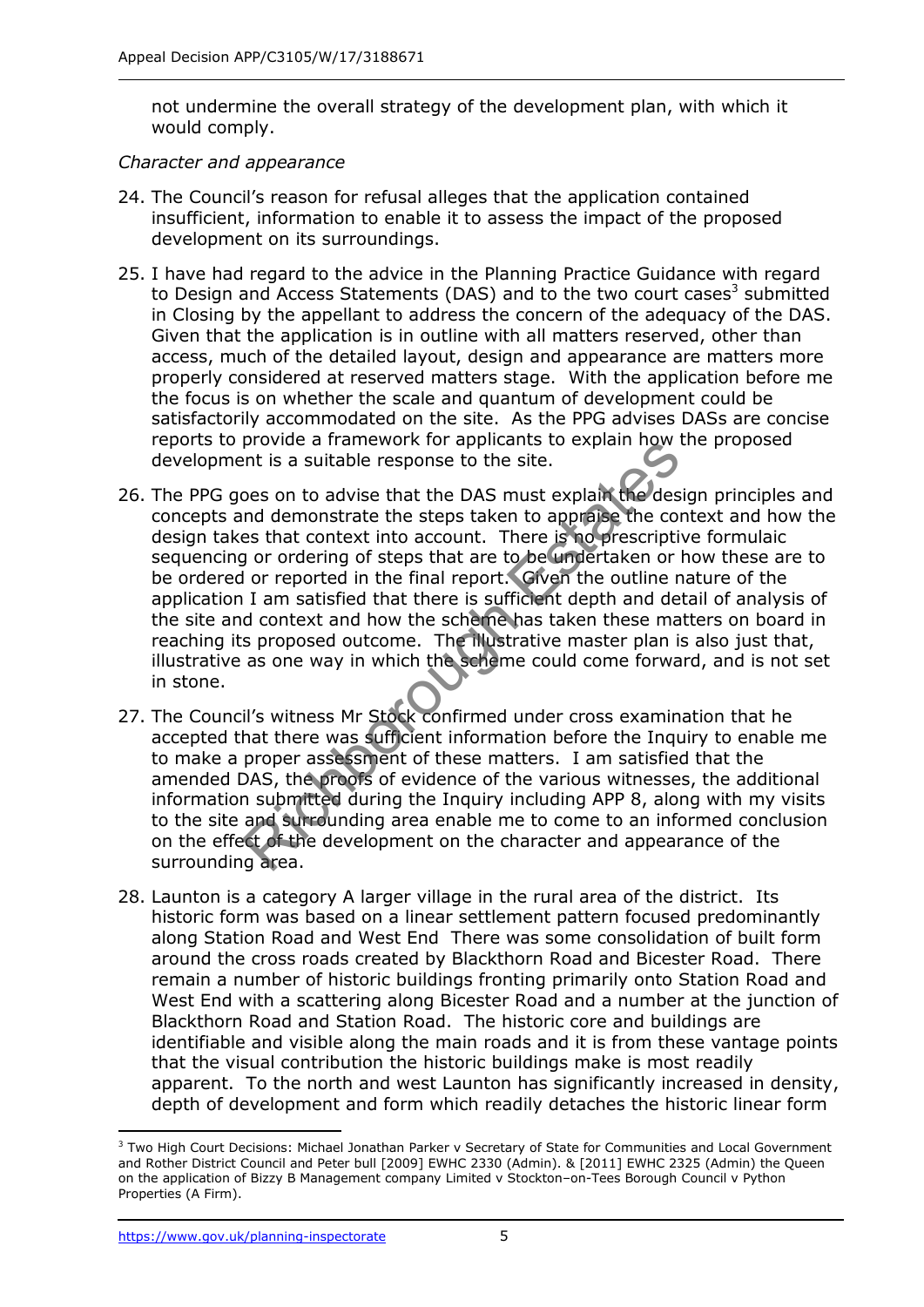of the village from the countryside and surrounding fields. Similarly to the south much of the physical relationship to the rural hinterland has been interrupted with more modern development.

- 29. The appeal site is located to the east and south of Station Road. The site is open fields. However the site is not readily appreciated or viewed from Station Road and there are limited views when the historic core and field pattern surrounding the village would be read in the same views. There have been some modern developments to the rear of these properties in Station Road including at The Green which further detaches the rural fields from the historic core of the settlement.
- 30. Approaching the village from the south along Blackthorn Road there is modern development on one side of the road up to the point where the entrance feature demarking the entrance to the village is located. On the opposite side of the road the land is also developed, in the form of a pumping station and water works. The proposed development would abut the built development of the edge of the village and provide for a significant area of retained open space. The site is reasonably well screened from the wider countryside, with significant areas of tree planting and hedge boundaries. In this regard I am satisfied that, designed with care, the proposed development would not be unduly assertive or excessively intrusive such that it would undermine the intrinsic character and beauty of the countryside at this location. A suitable layout arrangement could address Blackthorn Road in a manner consistent with the existing development fronting the road. The development would not, in my view, result in the appearance that the village boundary had appreciably extended into the open countryside as the development would be within the village entrance demarcation and would be well contained by landscape features. If the village and provide for a significant area of ree<br>site is reasonably well screened from the wider corrects areas of tree planting and hedge boundaries. In the<br>at, designed with care, the proposed development entrive
- 31. The development is proposed with a single point of access. It would therefore be a cul-de-sac of some 72 units. The illustrative layout suggests this would be with a principle spine with roads off it. I saw a number of Culs-de-sac in the village. Whilst none contained as many dwellings as that proposed in this scheme, there were a number with a similar pattern (single point of entry and accesses off a central spine) and a comparable size, eg at Sherwood Close (57 properties) and Skinner Road and Ancil Avenue (46 properties). I do not consider that the scale of development would inevitably lead to an excessively complex road layout.
- 32. It is no part of the Council's case that the setting of individual listed buildings would be affected by the proposed development. Further, the Council does not object to the effect of the development on landscape character. The design and appearance of the buildings, the materials to be used, the layout of the scheme are all matters that would be considered at the reserved matters application. I have neither seen nor heard anything to suggest that a competent architect could not design a scheme that would be in keeping with its surroundings.
- 33. I am satisfied that the provision of a Cul-de-sac including development fronting Blackthorn Road could be made to reflect the character and appearance of the surrounding area and the village. There would be change, that is not in dispute; a field would be developed for housing but that would not in my view result in material harm to the character and appearance of the village. There is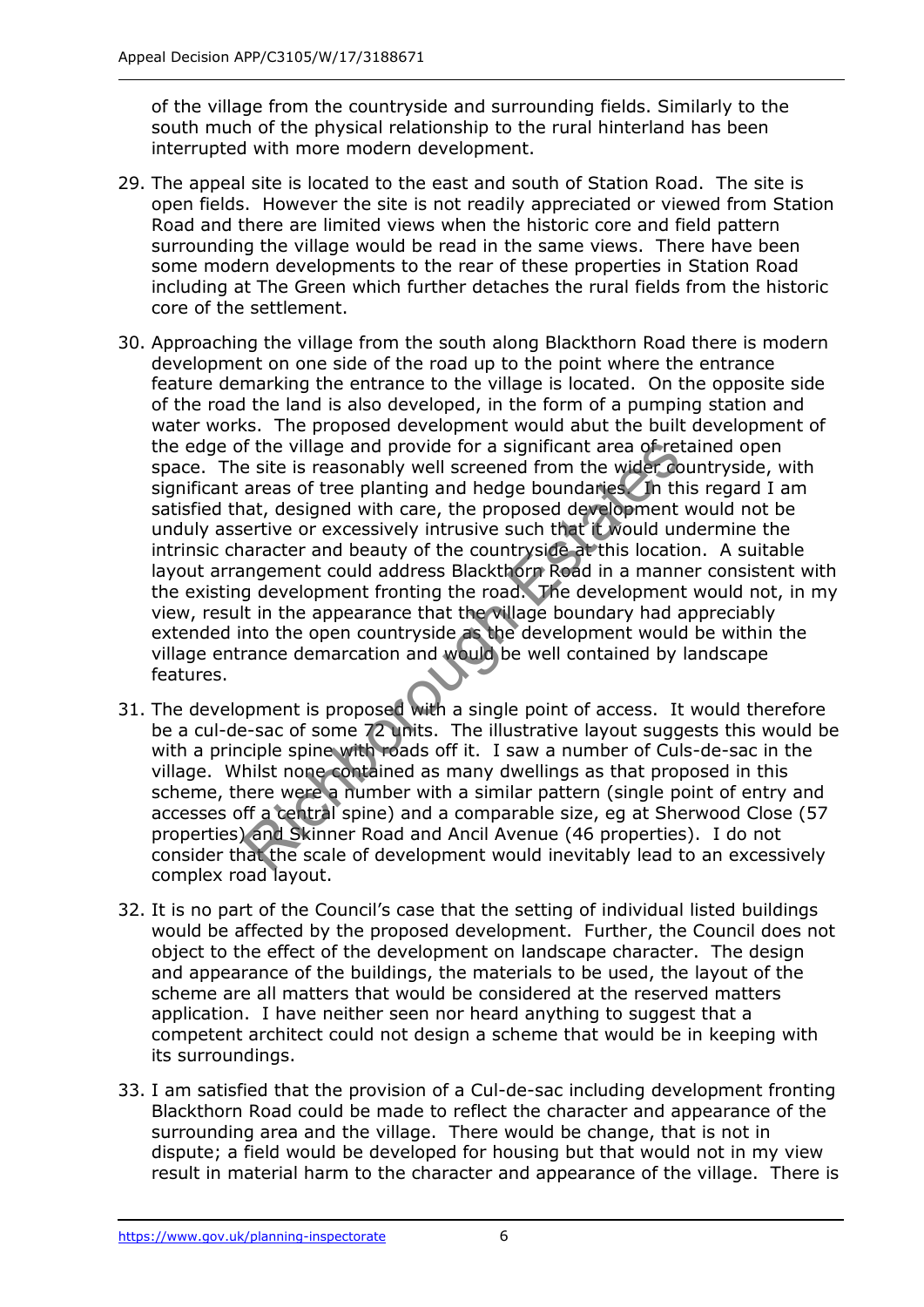no identified landscape harm and any residual impact can be addressed by condition, the reserved matters can ensure the design and appearance of the scheme is compatible with and reflects local distinctiveness.

34. For the reasons given above I conclude that the proposed development would not harm the character and appearance of the settlement of Launton and the surrounding area. Consequently the proposal would not conflict with policies ESD15 of Policy Villages 2 in the CLP 2031 (part 1) or policies C28 and C30 in the CLP 1996. The development would therefore comply with the development plan in these regards.

# **Planning Obligations**

- 35. The appellant has provided a planning obligation in the form of a deed of agreement under section 106 of the Town and Country Planning Act 1990, Section 111 of the Local government Act 1972 and section 1 of the Localism Act 2011.
- 36. Overall the Obligations of the agreement are related to requirements of development plan policies and are all necessary to make the development acceptable in planning terms. They are all, furthermore, directly related to the development, are fairly and reasonably related in scale and kind to the development, and are in place to mitigate the effects of the development where appropriate. The planning obligations therefore comply with the tests set out in the Framework, the advice in the National Planning Practice Guidance and with Regulation 122 of the CIL Regulations 2010 (CIL). There is no conflict with CIL Regulation 123(3).

## **Other matters**

- 37. At the outset of the Inquiry in my opening I identified whether the Council can demonstrate a five year supply of deliverable housing sites as a main issue to address. I dealt with housing land supply as a discreet topic and conducted this as a hearing style discussion session. I have taken account of the latest Written Ministerial Statement in relation to Housing Land Supply in Oxfordshire. However, given my conclusions in respect of the main issues above, if I accept the Council's position on its Housing Land Supply, my overall conclusion would be that the proposals accord with an up-to-date development plan. They would therefore benefit from the presumption in favour of sustainable development under paragraph 11 c of the Framework. This overall conclusion would not change taking on board the governments WMS on Housing Land Supply in Oxfordshire. It is therefore not a matter on which my decision turns. Experience of the agreement are related to require<br>
the policies and are all necessary to make the time planning terms. They are all, furthermote, direct<br>
in planning terms. They are all, furthermote, direct<br>
then, and are
- 38. The proposed development would provide for market housing and affordable housing. The positive contribution to the supply and delivery of housing in the district given the Government's objective of significantly boosting the supply of homes (Framework paragraph 59) is a benefit of significant weight. The District has identified it has a high need for affordable housing. Securing the provision of affordable housing, through the planning obligation, therefore is also a significant positive benefit of the scheme.
- 39. The appeal scheme identifies a significant area of public open space the scheme would include details to enhance the biodiversity and conservation target area landscape qualities in the area. In this regard this would assist in fulfilling policy ESD11 and a minor benefit is derived from the scheme as a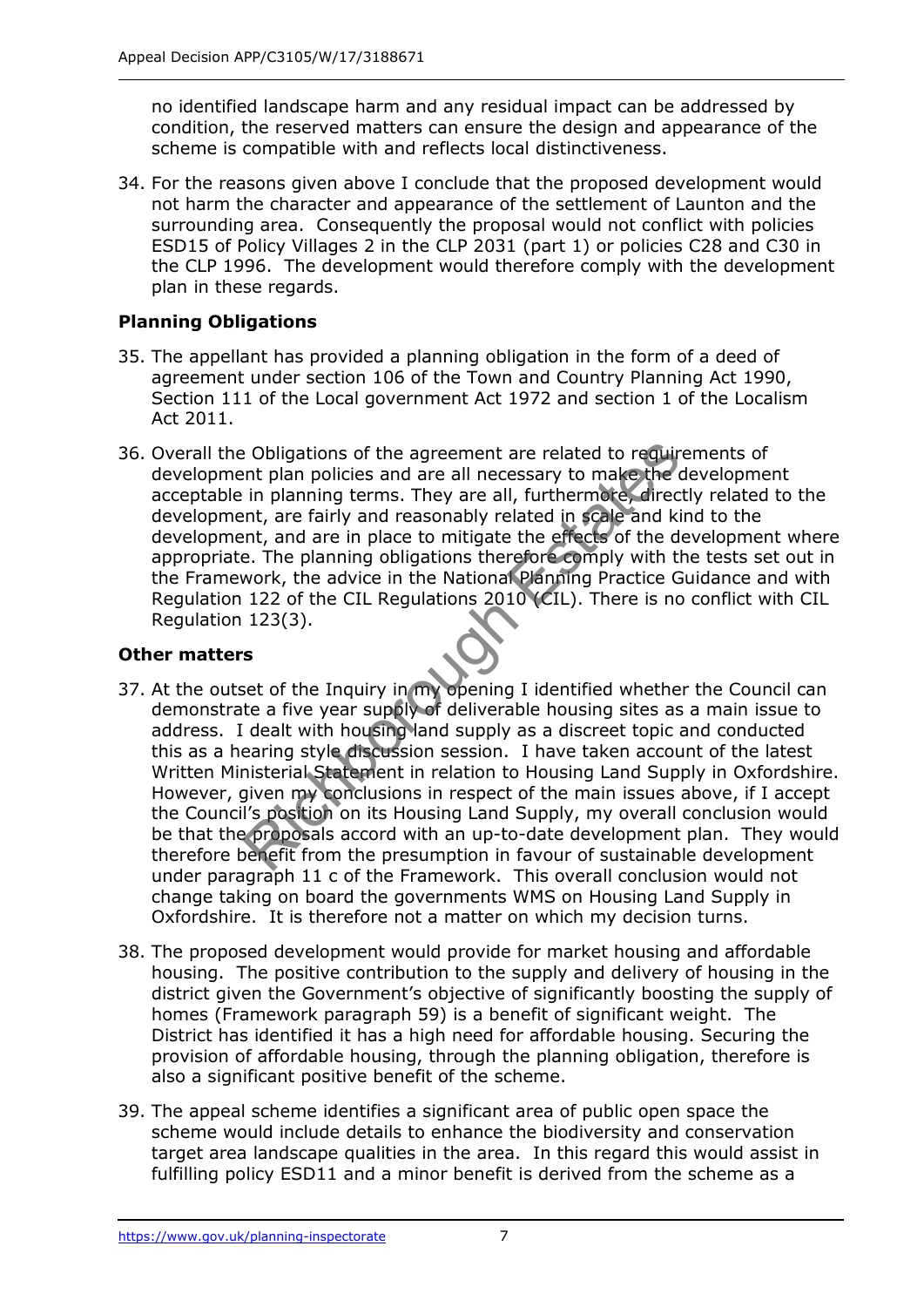result of the enhancements to biodiversity that could be secured through the development of the site.

40. The additional traffic generated by the proposed development would not result in material harm to highway safety. There is no objection from the Highway Authority and the design of the access has been accepted on the basis of the information submitted. There was no evidence to demonstrate that there would be significant inconvenience or hazard that would be caused by the proposed access location or the additional traffic that would pass through the cross roads in the centre of the village.

# **Conditions**

- 41. A list of draft conditions was provided by the Council (CDC1) and updated during the Inquiry (CDC 6). I have considered the conditions in the context of the advice in the Planning Practice Guidance and the model conditions set out in the annex (which remains extant) to the otherwise now cancelled Circular 11/95, the use of conditions in Planning Permissions. A number of the suggested conditions are in effect informative or advisory indicating the content of future submissions under the reserved matters, or cover matters that fall squarely within the ambit of the reserved matters. Unless it is necessary to restrict the discretion of both applicant and local planning authority at this outline stage, I have not imposed such conditions, as the submission of details/ reserved matters would be the subject of evaluation.
- 42. Conditions 1 to 3 are the standard outline conditions and there is no reason to vary these other than removing access as a reserved matter as that was the basis of the application. Conditions 4 through to 8 address matters related to access, parking and travel. They are required to ensure the development is satisfactorily accessed and that suitable parking provision (both car and cycle) is provided and maintained on site and to ensure that the site is accessible by a range of modes of transport. detain are in effect informative or advisory indices are in effect informative or advisory in<br>this sions under the reserved matters, or doservirthin the ambit of the reserved matters, or dover in<br>this discretion of both ap
- 43. Conditions 9 through to 11 are required to ensure that the development is safe from flooding and does not result in an increased risk of flooding elsewhere. Launton is not connected to mains gas. Conditions 12 and 13 are required to avoid an excessive proliferation of above ground fuel tanks that could compromise the design and appearance of the final development. It could be argued that this could be left to the reserved matters but it is an important design principle and the imposition of such a condition now will ensure this matter is properly addressed at an early point in the consideration of the design of the detailed scheme.
- 44. Condition 14 will ensure that adequate regard is paid to the potential for buried remains and condition 15 ensures that appropriate consideration is given to securing the biodiversity enhancements and on the basis of policy ESD11. A Construction Environment and Management Plan (condition 16) is required to ensure the site is safely accessed during development, to safeguard the living conditions of surrounding residents and to ensure the development is carried out in a neighbourly manner. The site includes previously developed land and conditions 18 through to 21 address the potential for the site to be contaminated and the necessary steps to be undertaken in the event contamination is encountered. Condition 22 requires the removal of an existing residential dwelling unit to ensure the satisfactory completion of the proposed development.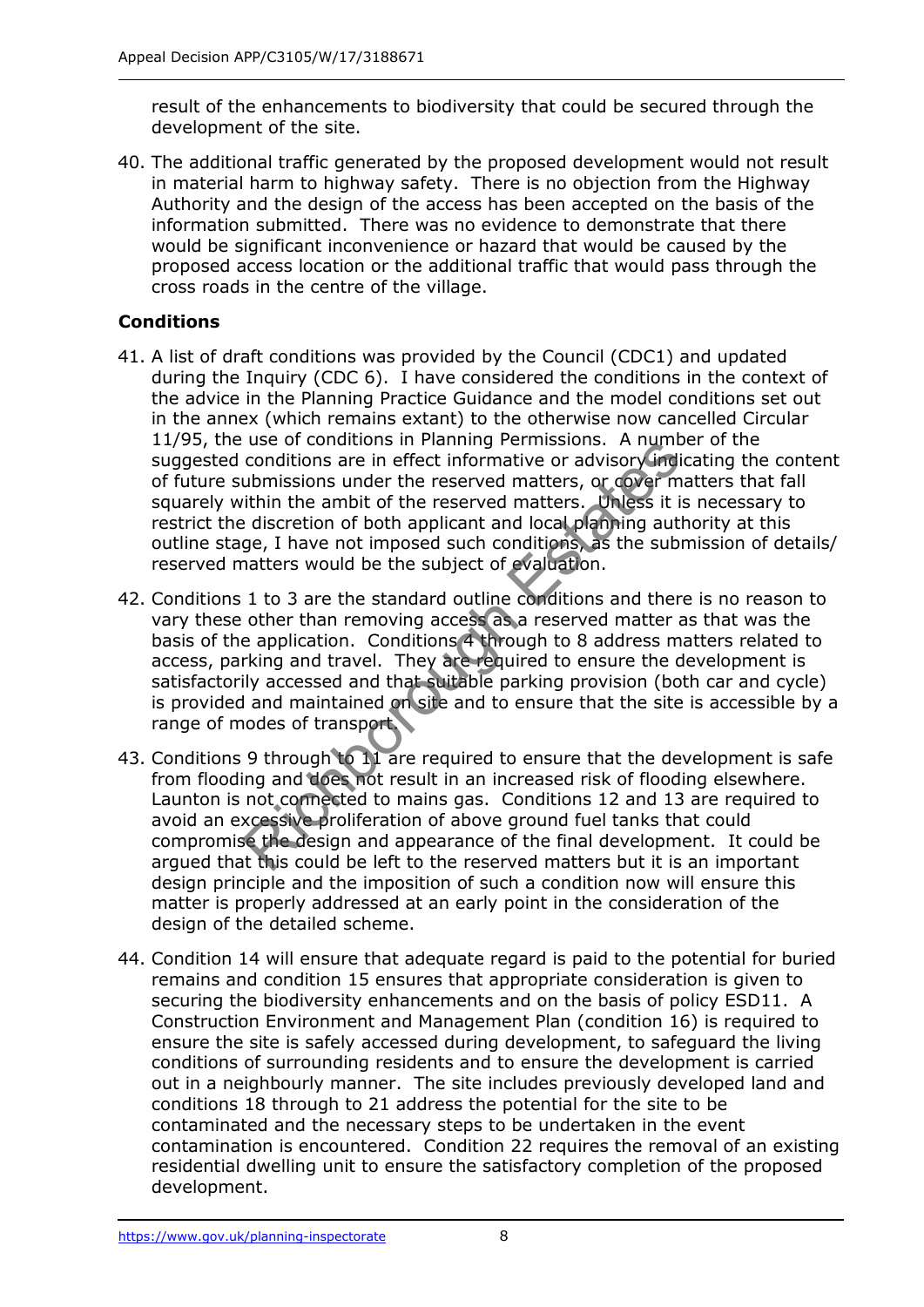45. Conditions 4, 10, 11, 12, 14, 15, 16, 17, 18, 19 and 22 are 'precommencement' form conditions, or include such elements, and require certain actions before the commencement of development. In all cases the matters they address are of an importance or effect and need to be resolved before construction begins.

#### **Overall conclusions**

- 46. I have concluded that the proposed development would accord with the strategy and objectives of the CLP 2031 (part1) and that there would be no conflict with policies BSC1 or Policy Villages 1 or Policy Villages 2 in that plan in respect of the scale and location of the development. Moreover, I have concluded that there would be no material harm to the character and appearance of the village or the surrounding area and therefore no conflict with policy Villages 2 or ESD15 in the CLP 2031 (Part 1) or policies C28 and C30 in the CLP 1996. On this basis I conclude that the proposed development would be in accordance with the development plan as a whole and as such would amount to sustainable development in the context of paragraph 11 of the Framework for which there is a presumption in favour of.
- 47. Section 38(6) of The Planning and Compulsory Purchase Act 2004 requires that planning permission must be determined in accordance with the development plan unless material considerations indicate otherwise.
- 48. Even if I were to accept the Council's position in terms of its five year housing land supply, that there was a 5.4 year supply, that would not alter my conclusions in respect of the development plan, the presumption in favour of development or the section 38(6) position. The issue of housing land supply therefore is not determinant in this appeal. sustainable development in the context of paragrax<br>
for which there is a presumption in favour of<br>
(6) of The Planning and Compulsory Purchase Act 2<br>
ermission must be determined in accordance with t<br>
is material considera
- 49. The proposal accords with the development plan and there are no other material considerations that indicate a decision otherwise would be appropriate. The scheme benefits from the presumption in favour of development as set out in the Framework. I therefore will grant planning permission without delay.
- 50. With the imposition of the above mentioned conditions and for the reasons given above, I conclude that the appeal should be allowed.

*Kenneth Stone*

INSPECTOR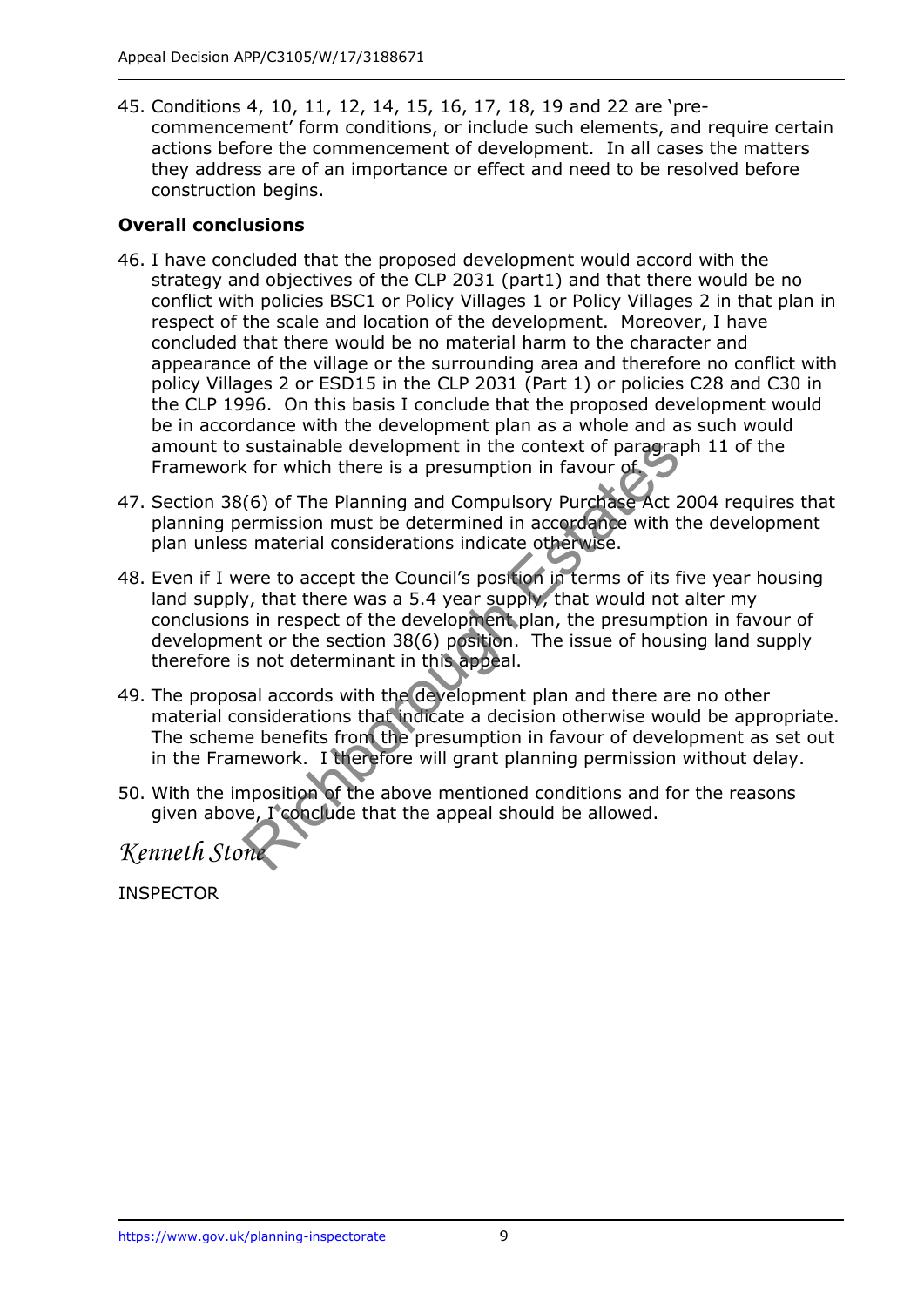# **APPEARANCES**

#### FOR THE LOCAL PLANNING AUTHORITY:



## **DOCUMENTS SUBMITTED BY CHERWELL DISTRICT COUNCIL (CDC)**

- CDC1 Draft List of suggested conditions
- CDC2 Signed copy of the Statement of Common Ground
- CDC3 Opening submissions on behalf of the Council
- CDC4 Extract of Planning Supporting Statement by Barwood Strategic Land II LLP in respect of Land West of Bloxham Road, Banbury
- CDC5 Home extensions and Alterations Design Guide for Householder Applications March 2007 Cherwell District Council
- CDC6 Updated Draft list of suggested conditions
- CDC7 Update from Oxford County Council on its submissions in respect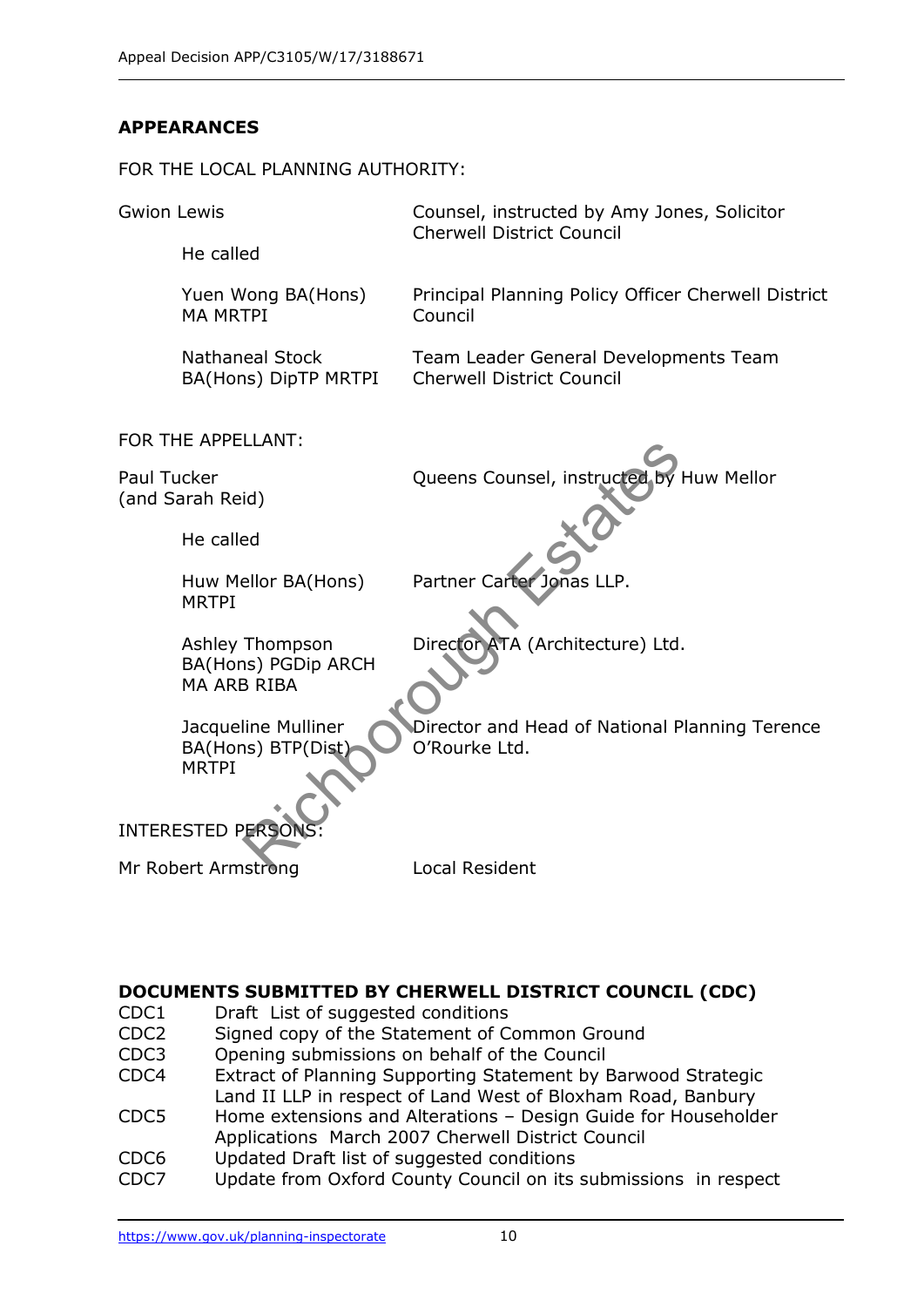of Planning Obligations and compliance with Regulation 123 of the Community Infrastructure Levy (CIL) Regulations 2010.

- CDC8 Copy of Developer Contributions Supplementary Planning Document (SPD) February 2018 published by Cherwell District Council.
- CDC9 Closing submissions on behalf of Cherwell District Council

#### **DOCUMENTS SUBMITTED BY the APPELLANT (APP) – MANOR OAK HOMES**

- APP1 List of appearances for the appellant
- APP2 Unsigned final draft of the Statement of Common Ground
- APP3 Draft of Final version of the Planning Obligation agreement
- APP4 Schedule of developer responses to the 2017 AMR comprehensive review of sites (on disputed sites only)
- APP5 Pack containing details of consultation on amended illustrative amended plan carried out by the appellant.
- APP6 Revised Flood Risk Assessment (Revision E: June 2018 R-FRA-T7866PM-01-E) by JPP Consulting.
- APP7 Opening submissions on behalf of the appellant
- APP8 Aerial photograph with existing Culs-de-sac and dwelling numbers identified.
- APP9 Extract from Planning Policy Guidance on Design and Access Statements.
- APP10 Letter from one of the site owners to confirm the tenancy arrangements related to the existing 'caravan' on site.
- APP11 Certified copy of the planning obligation by deed of agreement
- APP12 Closing submissions on behalf of the appellant (including two attachments of cited court cases). Richboro<sub>d</sub>

<https://www.gov.uk/planning-inspectorate>11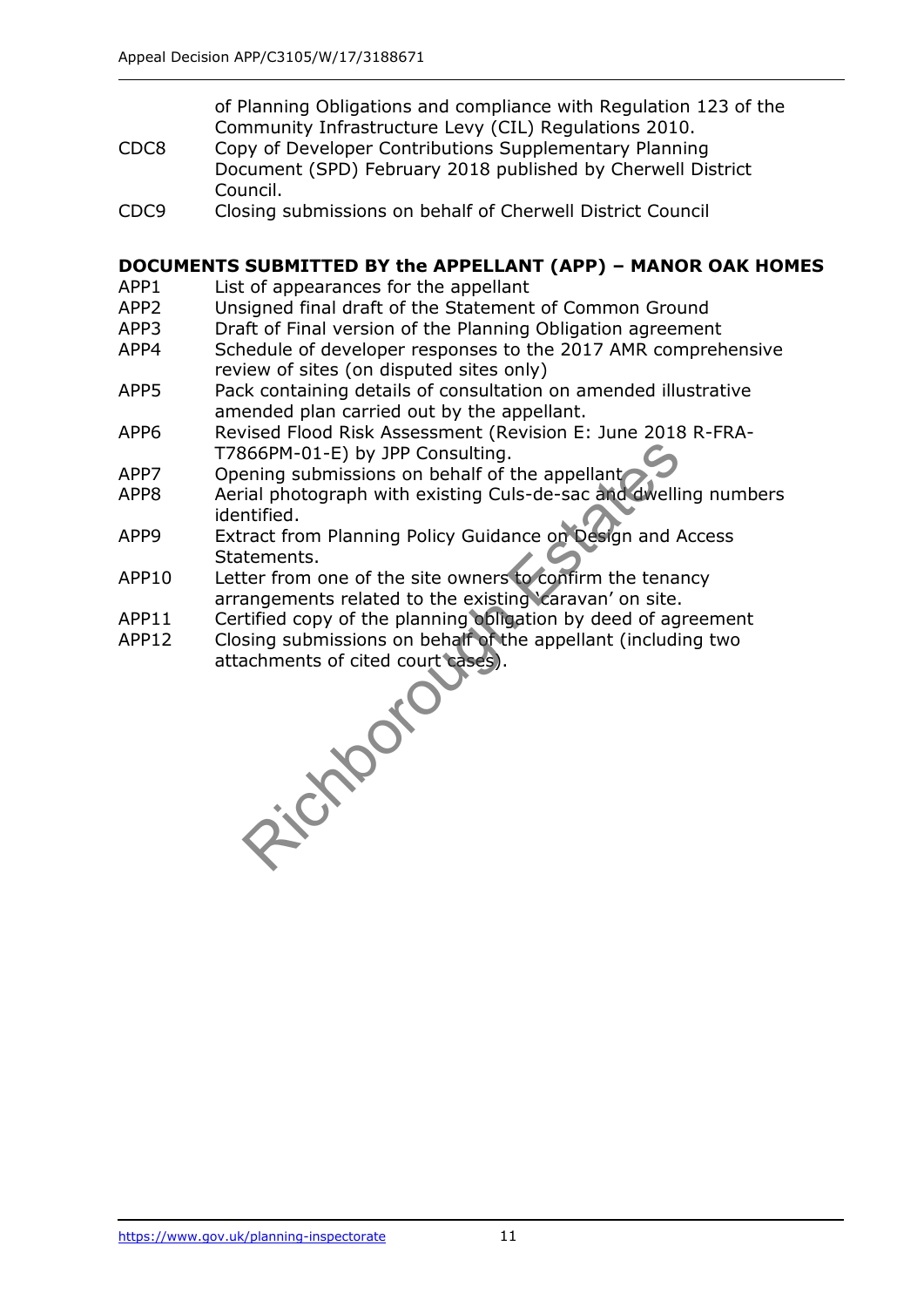# **Schedule of conditions for appeal APP/C3105/W/17/3188671**

- 1) Details of the appearance, landscaping, layout, and scale, (hereinafter called "the reserved matters") shall be submitted to and approved in writing by the local planning authority before any development takes place and the development shall be carried out as approved.
- 2) Application for approval of the reserved matters shall be made to the local planning authority not later than 3 years from the date of this permission.
- 3) The development hereby permitted shall take place not later than 2 years from the date of approval of the last of the reserved matters to be approved.
- 4) Prior to the commencement of the development hereby approved, full details of both means of access between the land and the highway, including, position, layout, construction, drainage and vision splays shall be submitted to and approved in writing by the Local Planning Authority.

The means of access shall also include:

- lengths of footway on the north side of Blackthorn Road in either direction from the site access
- two uncontrolled crossing points
- alterations to the existing traffic calming and village entry treatment

Thereafter and prior to the first occupation of the development, the means of access shall be constructed and retained in accordance with the approved details.

- 5) No dwelling shall be occupied until car parking space(s) to serve that dwelling have been provided according to details that have been submitted to and agreed in writing by the Local Planning Authority. All car parking shall be retained unobstructed except for the parking and manoeuvring of vehicles at all times thereafter. means of access shall also include:<br>
lengths of footway on the north side of Blackthorn<br>
rection from the site access<br>
two uncontrolled crossing points<br>
alterations to the existing traffic calming and villag<br>
reafter and p
- 6) No dwelling shall be occupied until cycle parking space(s) to serve that dwelling have been provided according to details that have been submitted to and agreed in writing by the Local Planning Authority. All cycle parking shall be retained unobstructed except for the parking of cycles at all times thereafter.
- 7) Prior to occupation of the first dwelling hereby approved, a Residential Travel Plan Statement shall be submitted to and approved in writing by the Local Planning Authority. Thereafter the Travel Plan shall be operated and reviewed in accordance with details to be included in the agreed Travel Plan Statement.
- 8) Travel Information Packs, the details of which are to be submitted to and approved in writing by the Local Planning Authority prior to first occupation of the development, shall be provided to every resident on first occupation of each dwelling.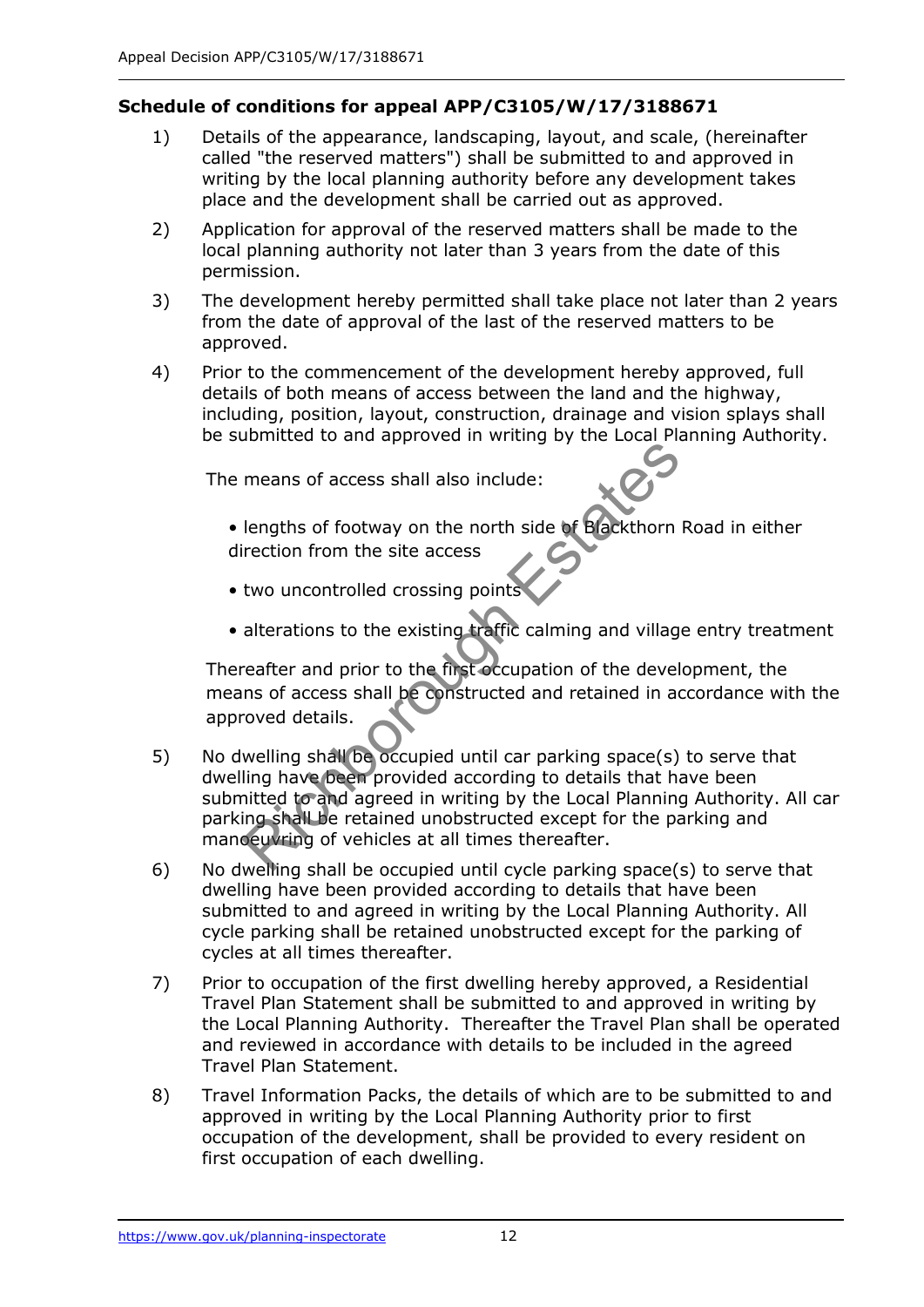- 9) The development permitted by this planning permission shall be carried out in accordance with the Flood Risk Assessment (FRA) Proposed Residential Development, Land off Blackthorn Road, Launton, Bicester, Oxfordshire by JPP Consulting Civil and Structural Engineers, Revision E, June 2018 R-FRA-T7866PM-01-E and the following mitigation measures detailed within the FRA:
	- There shall be no built development within the 1% annual probability (1 in 100) flood extent with 35% allowance for climate change; and
	- Finished floor levels will be located a minimum of 150mm above the predicted flood level.

The mitigation measures shall be fully implemented prior to occupation of the dwellings to which they relate and in accordance with the timing/phasing arrangements embodied within the scheme.

10) No development shall take place until a scheme for the provision and management of a minimum 10m buffer zone alongside the Launton Brook shall be submitted to and agreed in writing by the local planning authority. The development shall be carried out in accordance with the approved scheme. The buffer zone covered by the scheme shall be free from built development (including lighting), domestic gardens, footpaths and formal landscaping. agement of a minimum 10m buffer zone alongside<br>be submitted to and agreed in writing by the bocal<br>ority. The development shall be carried out in acco<br>oved scheme. The buffer zone covered by the sche<br>built development (incl

The scheme shall include:

- Plans showing the extent and layout of the buffer zone;
- Details of any proposed planting scheme (for example native species);
- Details of the timing and implementation of the scheme;
- Details demonstrating how the buffer zone will be protected during development and maintained over the longer term including proposed financing, the body responsible for management and production of a detailed management plan.
- 11) Prior to the commencement of the development hereby approved, a surface water drainage scheme for the site shall be submitted to and approved in writing by the Local Planning Authority. The scheme shall be based on sustainable drainage principles and an assessment of the hydrological and hydro-geological context of the development. . The scheme shall also include:
	- Discharge Rates
	- Discharge Volumes
	- Maintenance and management of SUDs
	- Sizing of features attenuation volume
	- Infiltration tests to be undertaken in accordance with BRE365
	- Detailed drainage layout with pipe numbers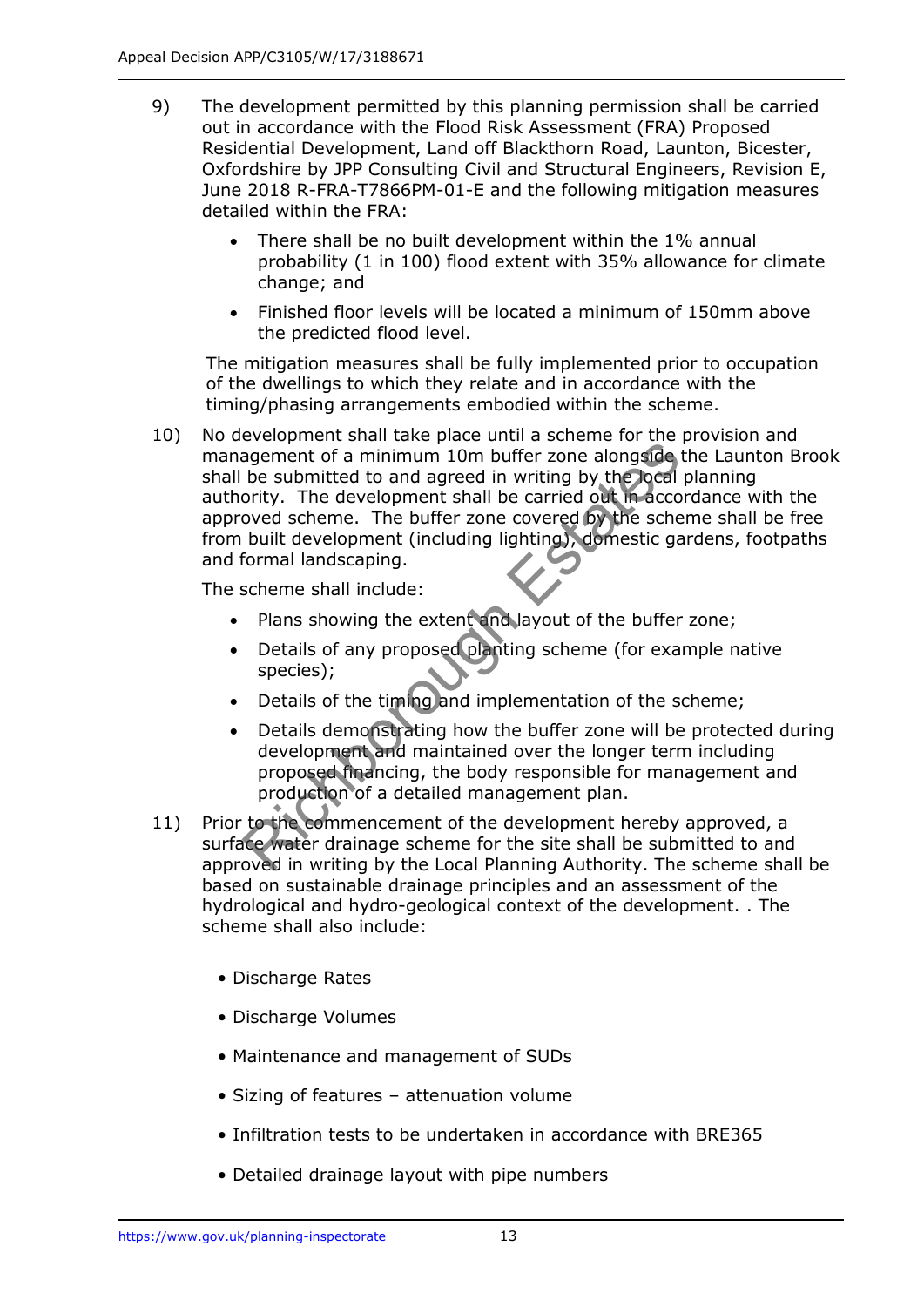- SUDS (list the suds features mentioned within the FRA to ensure they are carried forward into the detailed drainage strategy)
- Network drainage calculations
- Phasing plans
- Flood routes in exceedance (to include provision of a flood exceedance route plan).

The scheme shall be implemented in accordance with the approved details

- 12) Prior to the commencement of development details of the services and energy infrastructure shall be submitted to and approved in writing by the local planning authority. The development shall be carried out in accordance with the approved details prior to the occupation of any dwelling hereby permitted.
- 13) Notwithstanding any provisions contained within the Town and Country Planning (General Permitted Development Order) 2015 (and any Order or Statutory Instrument amending, revoking or re-enacting that order), No above ground fuel tanks to serve the proposed development shall be provided unless with the prior written approval of the local planning authority. Figure with the approvement of the development Plan (CEMP) whisted the comment and Traffic Management Dream of the development order) and figure is ground fuel tanks to serve the proposed developped into the local developm
- 14) An archaeological investigation shall be completed in accordance with a Written Scheme of Investigation which shall first be submitted to and approved in writing by the Local Planning Authority prior to any demolition on the site and the commencement of the development.
- 15) Prior to the commencement of the development hereby approved, including any demolition, and any works of site clearance, a method statement for enhancing Biodiversity on site shall be submitted to and approved in writing by the Local Planning Authority. Thereafter, the biodiversity enhancement measures shall be carried out and retained in accordance with the approved details.
- 16) Prior to the commencement of the development, a Construction Environment and Traffic Management Plan (CEMP), which shall include details of the measures to be taken to ensure construction works do not adversely affect residential properties adjacent to or surrounding the site together shall be submitted to and approved in writing by the Local Planning Authority. The CEMP will include a commitment to deliveries only arriving at or leaving the site between 0930 and 1630. Thereafter the development shall be carried out in accordance with the approved CEMP.
- 17) Prior to the commencement of the development hereby permitted a desk study and site walk over to identify all potential contaminative uses on site, and to inform the conceptual site model shall be carried out by a competent person and in accordance with DEFRA and the Environment Agency's 'Model Procedures for the Management of Land Contamination, CLR 11' and shall be submitted to and approved in writing by the Local Planning Authority. No development shall take place until the Local